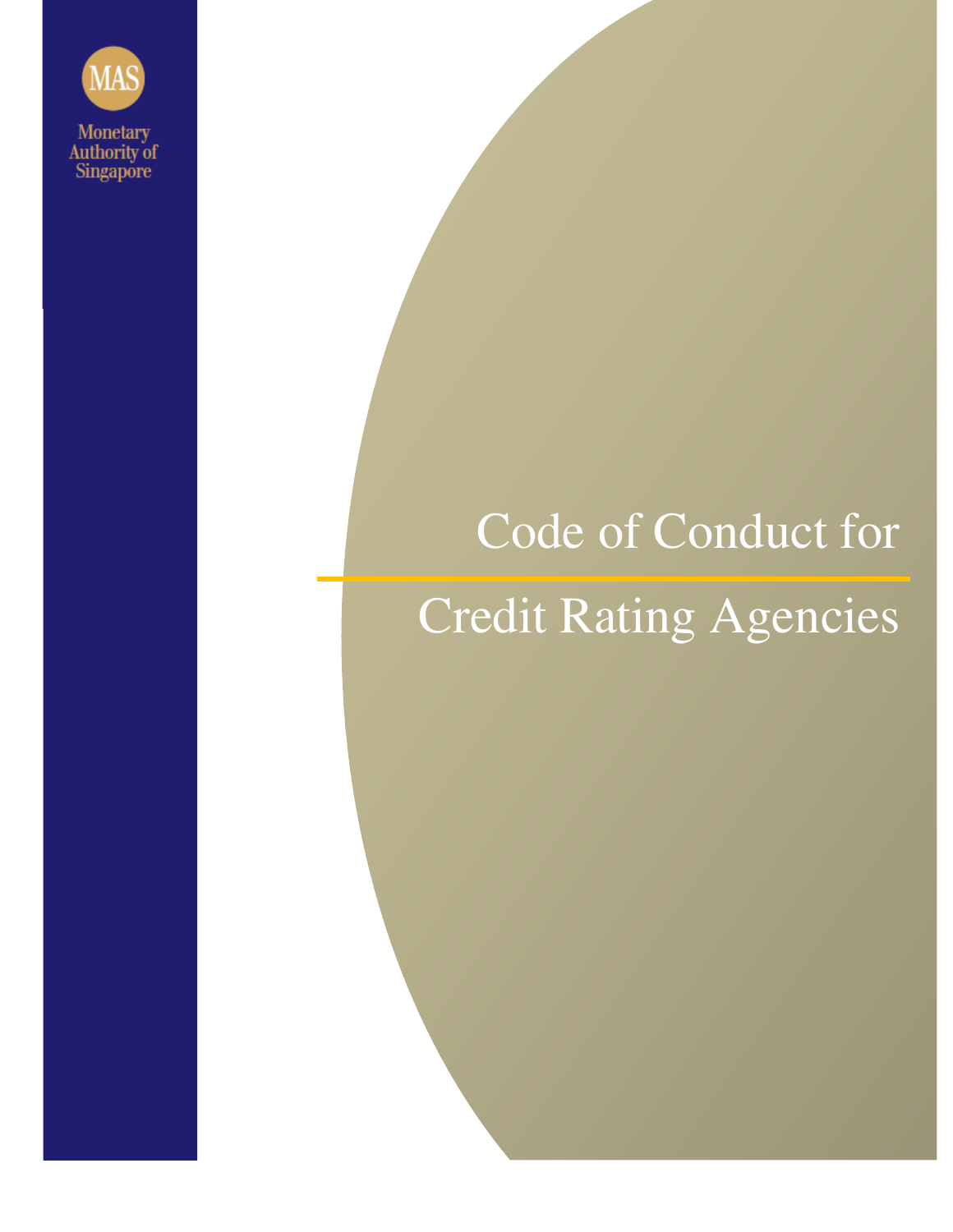# **TABLE OF CONTENTS**

| Preamble                                                                                        | 1               |
|-------------------------------------------------------------------------------------------------|-----------------|
| Interpretation                                                                                  | $\overline{2}$  |
| Section A: Quality and Integrity of the Rating Process                                          | 4               |
| Quality of the Rating Process                                                                   | 4               |
| Monitoring and Updating                                                                         | 5               |
| Integrity of the Rating Process                                                                 | 6               |
| Section B: Independence and Avoidance of Conflicts of Interest                                  | $\overline{7}$  |
| General                                                                                         | $\overline{7}$  |
| <b>Procedures and Policies</b>                                                                  | 8               |
| Representatives and Employee Independence                                                       | 9               |
| Section C: Responsibilities to the Investing Public and Issuers                                 | 10 <sup>1</sup> |
| Transparency and Timeliness of Ratings Disclosure                                               | 10              |
| The Treatment of Confidential Information                                                       | 13              |
| Section D: Disclosure of Internal Code of Conduct and Communication with Market<br>Participants | 14              |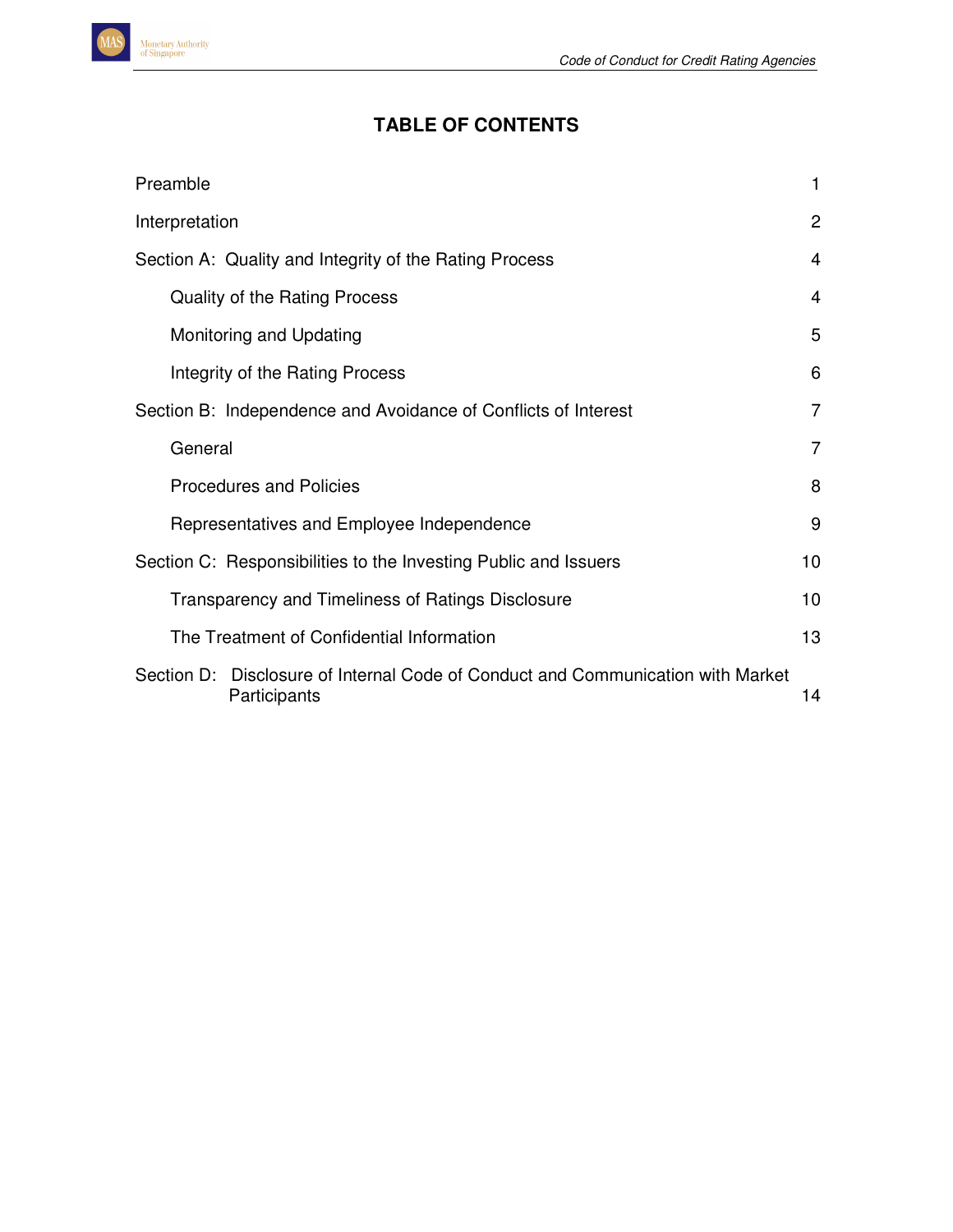#### **PREAMBLE**

This Code of Conduct for Credit Rating Agencies ("**Code**") is issued by the Monetary Authority of Singapore (the "**Authority**") pursuant to section 321 of the Securities and Futures Act (Cap. 289) (the "**Act**"). This Code applies to holders of a capital markets services licence in respect of providing credit rating services (individually, "**CRA**") and, where appropriate, to their representatives and employees.

The Code is non-statutory in nature. A failure by any person to comply with any requirement in this Code shall not of itself render that person liable to criminal proceedings.

However, a failure by a CRA to comply with this Code will be taken into account by the Authority in determining whether a CRA satisfies the requirement that it is fit and proper to remain licensed and whether to revoke or suspend the CRA's licence under section 95 of the Act.

Similarly, a failure by a representative of a CRA to comply with this Code will be taken into account by the Authority in determining whether the representative satisfies the requirement that he is fit and proper to remain as an appointed, provisional or temporary representative and whether to revoke or suspend the status of the representative as an appointed, provisional or temporary representative of a CRA under section 99M of the Act or whether to impose any conditions or restrictions on the representative under section 99N of the Act.

This Code is effective from 17 January 2012.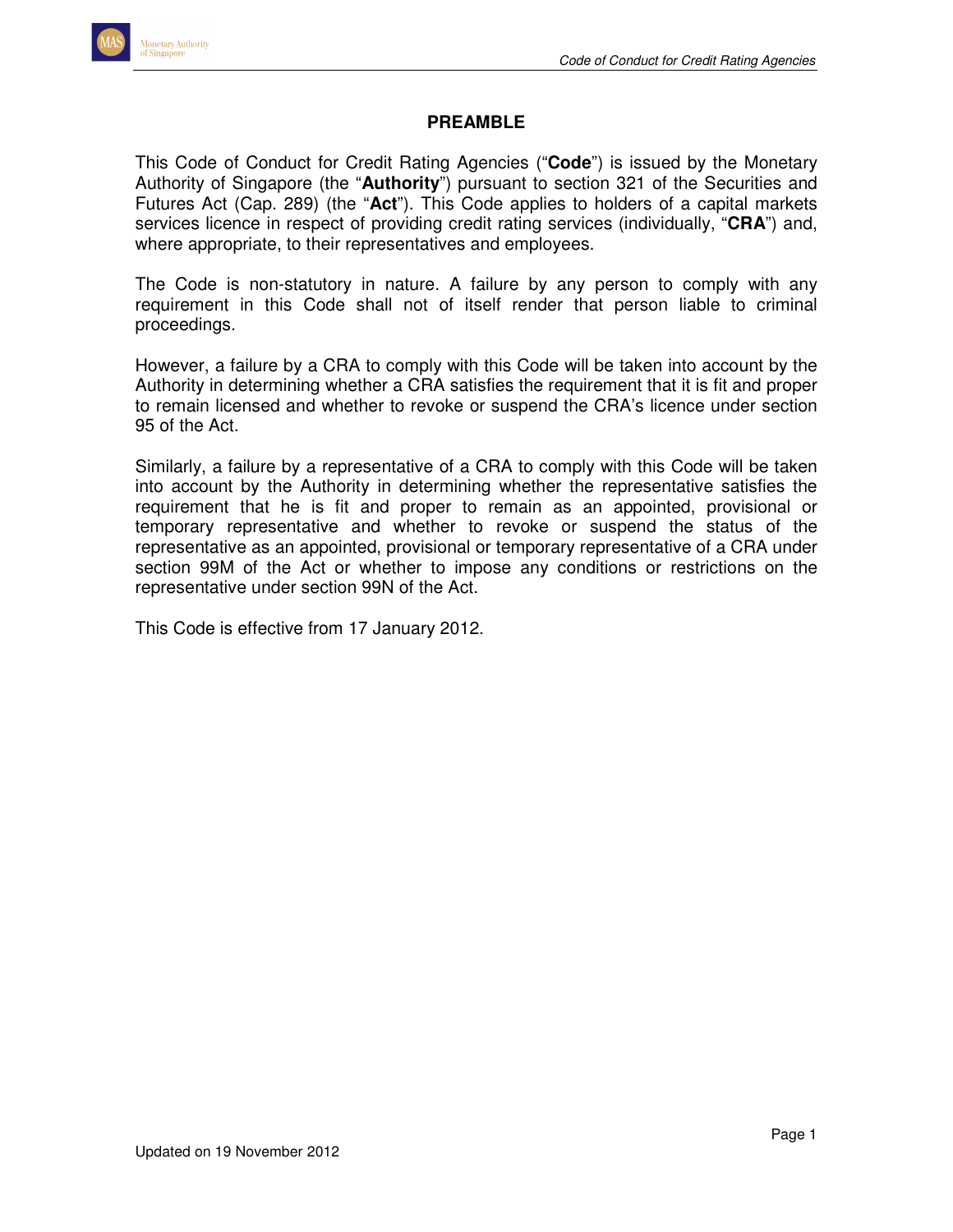

#### **1 Interpretation**

For the purposes of this Code:

"**Authority**" has the same meaning as in section 2(1) of the Act;

"**credit rating**" has the same meaning as in Part II of the Second Schedule to the Act;

"**credit rating activities**" means data and information analysis and the evaluation, approval, issuing and review of credit ratings;

**"CRA"** means a holder of a capital markets services licence in respect of providing credit rating services;

**"collective investment scheme"** has the same meaning as in section 2(1) of the Act;

**"debenture"** has the same meaning as in section 2(1) of the Act;

**"entity"** has the same meaning as in section 2(1) of the Act;

"**immediate family**", in relation to an individual, means the individual's spouse, son, adopted son, step-son, daughter, adopted daughter, step-daughter, father, step-father, mother, step-mother, brother, step-brother, sister or step-sister;

"**interest**" includes an interest of any nature, whether legal, equitable, proprietary or otherwise;

"**providing credit rating services**" has the same meaning as in Part II of the Second Schedule to the Act;

"**rated entity**" means the rating target or, in the case of a rating target that is securities, the issuer of the securities;

"**rating category**" has the same meaning as in Part II of the Second Schedule to the Act;

"**rating target**" has the same meaning as in Part II of the Second Schedule to the Act;

**"representative"** has the same meaning as in section 2(1) of the Act;

"**securities**" has the same meaning as in section 2(1) of the Act;

**"securitisation transaction"** means an arrangement that involves the sale, transfer or assignment of assets to a special purpose vehicle where –

(a) such sale, transfer or assignment is funded by the issue of debentures or units of debentures (whether by that special purpose vehicle or another special purpose vehicle); and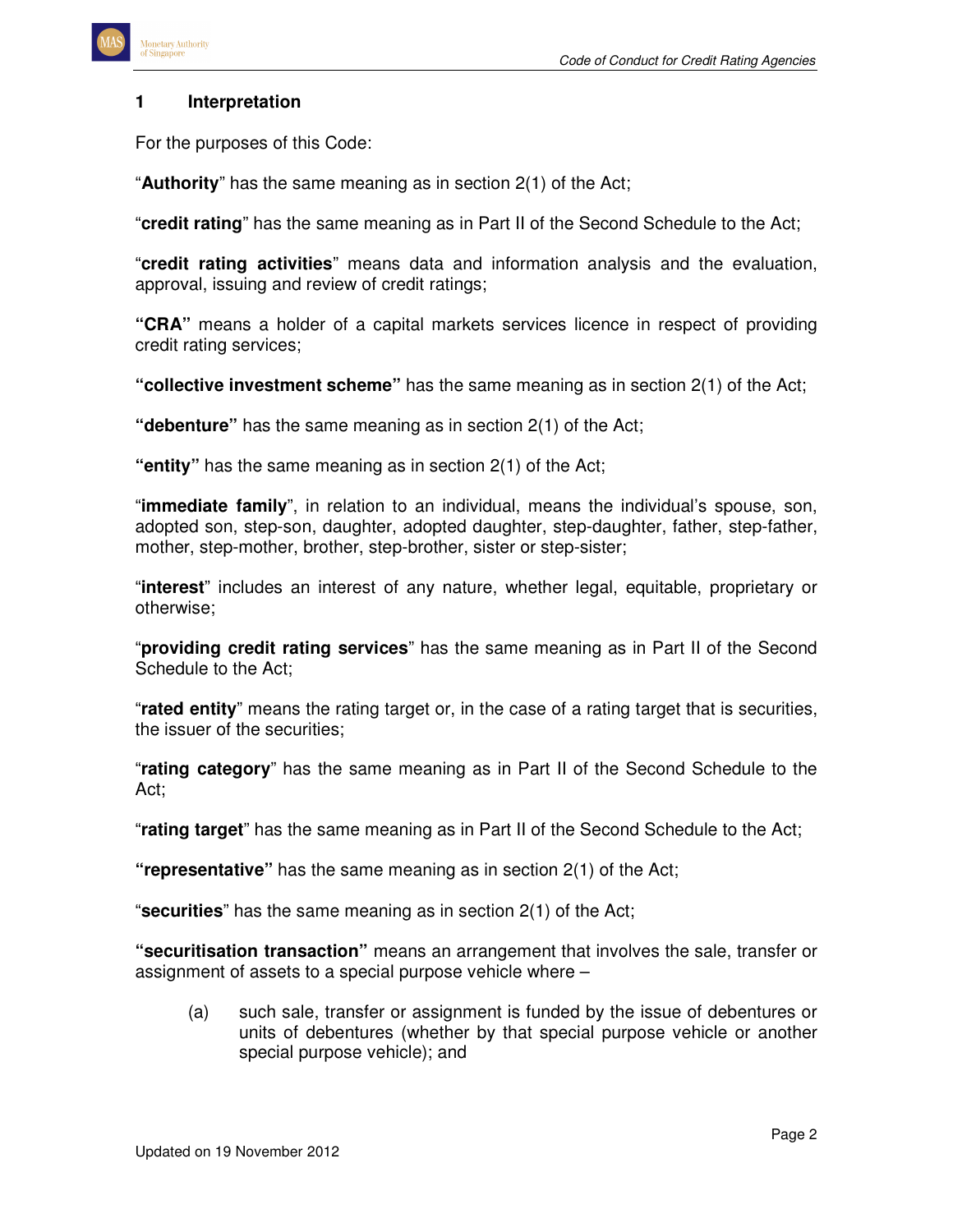

(b) payments in respect of such debentures or units of debentures are or will be principally derived, directly or indirectly, from the cash flows generated by the assets;

**"special purpose vehicle"** means an entity that is established solely in order to, or a trust that is established solely in order for its trustee to, do either or both of the following –

- (a) hold (whether as a legal or an equitable owner) the assets from which payments to holders of any structured finance product are or will be primarily derived;
- (b) issue any structured finance product;

**"structured finance products"** means securities resulting from a securitisation transaction.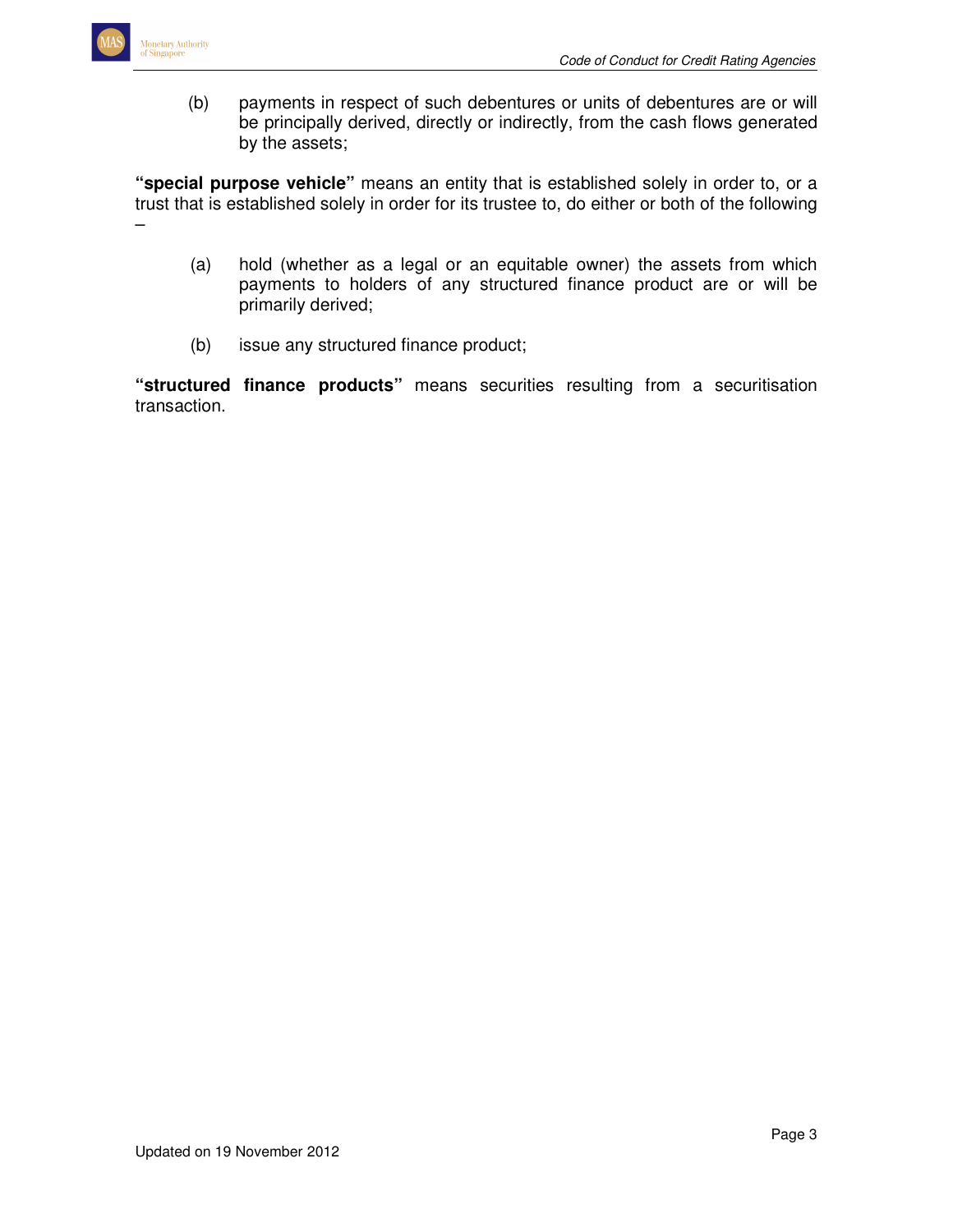

#### **SECTION A QUALITY AND INTEGRITY OF THE RATING PROCESS**

#### **2 Quality of the Rating Process**

2.1 A CRA should adopt and implement written procedures to ensure that the credit ratings it prepares are based on thorough analysis of all information known to the CRA that is relevant to its analysis according to the CRA's published rating methodology.

2.2 A CRA should use rating methodologies that are rigorous, systematic, and, where possible, result in credit ratings that can be subjected to some form of objective validation based on historical experience, including back-testing.

2.3 A representative of a CRA who is involved in the preparation or review of any credit rating to be issued by a CRA should use rating methodologies established by the CRA. The representative should apply a given rating methodology in a consistent manner, as determined by the CRA.

2.4 A CRA should ensure that the credit ratings it prepares are assigned by the CRA and not by any individual representative. A CRA should ensure that the credit ratings it prepares reflect all information known, and believed to be relevant, to the CRA, consistent with its published rating methodology.

2.5 A CRA and its representatives should ensure that they do not issue any credit analysis or report which contains misrepresentations or is otherwise misleading as to the general creditworthiness of the rating target.

2.6 A CRA should maintain records to support every credit rating that it issues. Such records should be kept for not less than 6 years from the issue date of the relevant credit rating.

2.7 A CRA should adopt and implement written procedures to document reporting lines and allocate functions and responsibilities clearly.

2.8 A CRA should ensure that persons who act as its representatives have, individually and collectively (particularly where rating committees are used) the appropriate knowledge and experience in developing a credit rating for the type of credit being applied.

2.9 A CRA should ensure that it has sufficient resources which are devoted to carry out high-quality credit ratings of all rating targets that it rates. When deciding whether to rate or continue rating a rating target, a CRA should assess whether it is able to devote sufficient personnel with sufficient skill sets to make a proper credit rating assessment, and whether its personnel likely will have access to sufficient information needed in order to produce the credit rating. A CRA should adopt reasonable measures so that the information it uses in assigning a credit rating is of sufficient quality to support a credible credit rating. A CRA should refrain from assigning a rating, and should ensure that any existing rating is withdrawn, if the CRA does not have sufficient quality information to support a credible rating. If the credit rating involves a type of securities presenting limited historical data (such as an innovative financial vehicle), the CRA should make clear, in a prominent place, the limitations of the credit rating.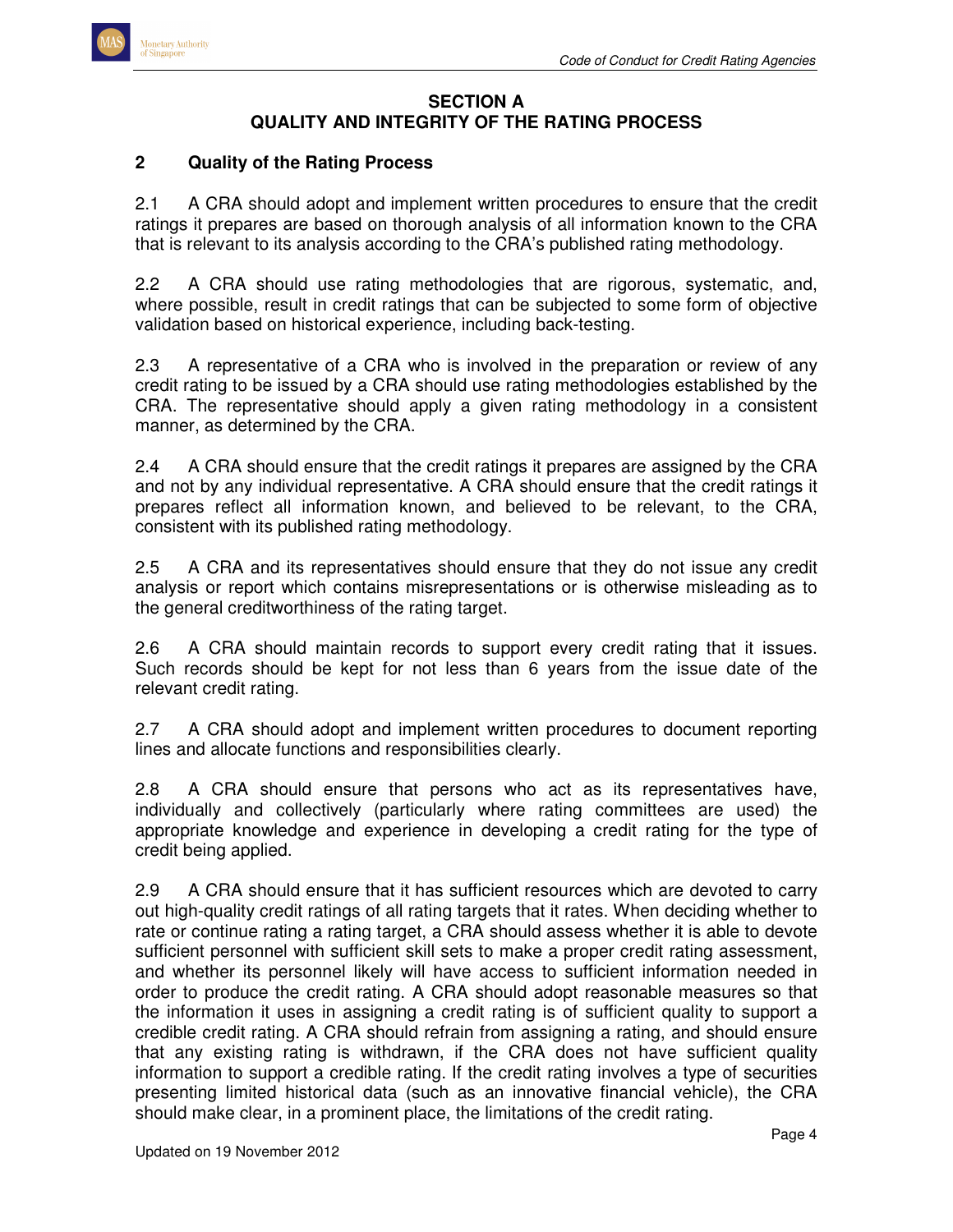2.10 A CRA should establish a review function made up of one or more senior staff members who have the appropriate experience to review the feasibility of providing a credit rating for securities that are materially different from the securities which the CRA currently rates.

2.11 A CRA should establish and implement a rigorous and formal review function responsible for periodically reviewing (a) the rating methodologies and models and (b) the adequacy and effectiveness of its systems and internal control mechanisms, including periodically (and at least annually) reviewing any significant change to the rating methodologies and models it uses, as well as its independent compliance function. The CRA should establish this review function to be independent from the business lines that are principally responsible for rating various classes of rating targets.

2.12 A CRA should assess whether existing rating methodologies and models for determining credit ratings of structured finance products are appropriate when the risk characteristics of the assets underlying a structured finance product change materially. In cases where the complexity or structure of a new type of structured finance product or the lack of robust data about the assets underlying the structured finance product raise serious questions as to whether the CRA can determine a credible credit rating for the structured finance product, the CRA should not issue a credit rating in this regard.

2.13 A CRA should structure its rating teams to promote continuity and avoid bias in the credit rating process. Where feasible and appropriate for the size and scope of its credit rating services, a CRA should establish an appropriate gradual rotation mechanism for its representatives which should provide for rotation in phases on the basis of individuals rather than the entire rating team.

# **3 Monitoring and Updating**

3.1 A CRA should ensure that adequate manpower and financial resources are allocated to monitoring and updating its credit ratings. Except for credit ratings that clearly indicate they do not entail ongoing surveillance, once a credit rating is published the CRA should monitor on an ongoing basis and update the credit rating by -

- (a) reviewing, at least annually, the creditworthiness of the rating target concerned;
- (b) initiating a review of the status of the credit rating upon becoming aware of any information that may reasonably be expected to result in a revision or termination of the credit rating, consistent with the applicable rating methodology; and
- (c) updating on a timely basis the credit rating, as appropriate, based on the results of such review.

3.2 Subsequent monitoring should incorporate all cumulative experience obtained. Changes in methodologies, models and key rating assumptions relevant to a credit rating should be applied where appropriate to both the initial credit rating and subsequent credit ratings. A CRA should review affected credit ratings as soon as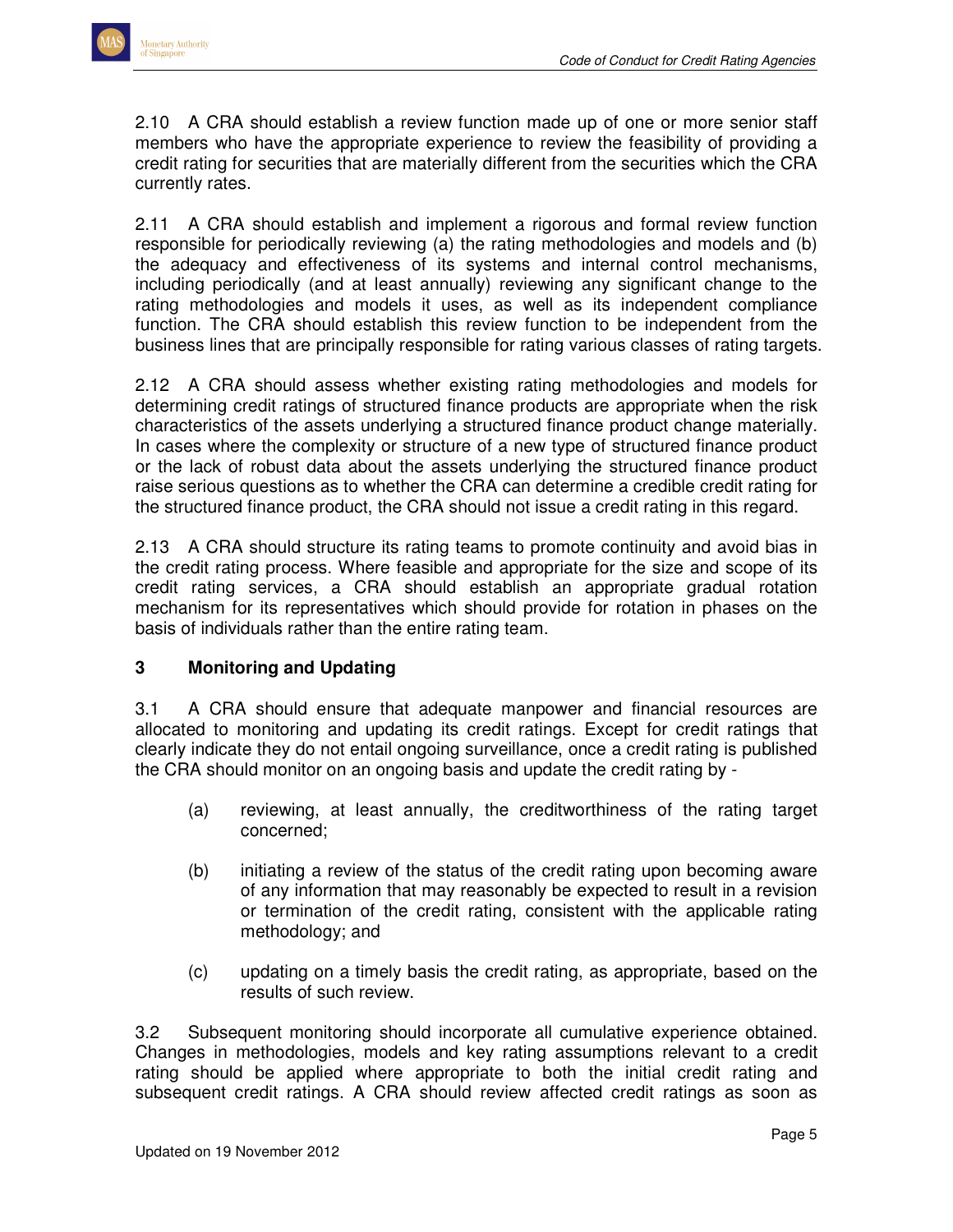possible and in any case not later than 6 months after the change and should, before the review is carried out, place those credit ratings under observation.

3.3 If a CRA uses separate rating teams for determining the initial credit rating and for subsequent monitoring of the credit rating for a structured finance product, each rating team should have sufficient expertise and resources to perform its respective functions in a timely manner.

3.4 If a CRA discontinues the preparation or issuance of a credit rating which the CRA has made available to the public, the CRA should, in a timely manner, announce the discontinuance to the public. If a CRA discontinues the production or issuance of a credit rating which the CRA has made available to subscribers only, the CRA should, in a timely manner, announce the discontinuance to the subscribers. In both cases, continuing publications by the CRA of the discontinued credit rating should indicate the date on which the credit rating was last updated and the fact that the credit rating is no longer being updated.

# **4 Integrity of the Rating Process**

4.1 In carrying on the business of providing credit rating services, a CRA and its representatives and employees should deal fairly and honestly with issuers of securities, investors, other market participants, and the public.

4.2 A CRA should ensure that its representatives are held to high standards of integrity, and a CRA should not employ individuals with demonstrably compromised integrity.

4.3 A CRA and its representatives and employees should not, either implicitly or explicitly, give any assurance or guarantee of any particular credit rating prior to a credit rating assessment. This does not preclude a CRA from developing prospective credit rating assessments used in structured finance products and other similar transactions.

4.4 A CRA should prohibit its representatives from making proposals or recommendations regarding the design of structured finance products that the CRA prepares, issues or reviews credit ratings on.

4.5 A CRA should institute policies and procedures that clearly specify a person ("**compliance officer**") to be responsible for compliance by the CRA, and compliance by its representatives and employees, with any law, regulations, notices, conditions, codes, guidelines or other requirements which are imposed on and apply to the CRA. The compliance officer should also be responsible to ensure adherence by the CRA and its representatives and employees with the CRA's internal code of conduct (as described in paragraph 10.1 of this Code). The compliance officer's reporting lines and compensation should be independent of the CRA's credit rating operations.

4.6 A CRA should institute policies and procedures that requires its representatives and employees, upon becoming aware that another representative or employee of the CRA or an entity under common management or shareholding control with the CRA, is or has engaged in conduct that is illegal, unethical or contrary to the CRA's internal code of conduct (as described in paragraph 10.1 of this Code), to report such information immediately to the compliance officer or a director of the CRA, as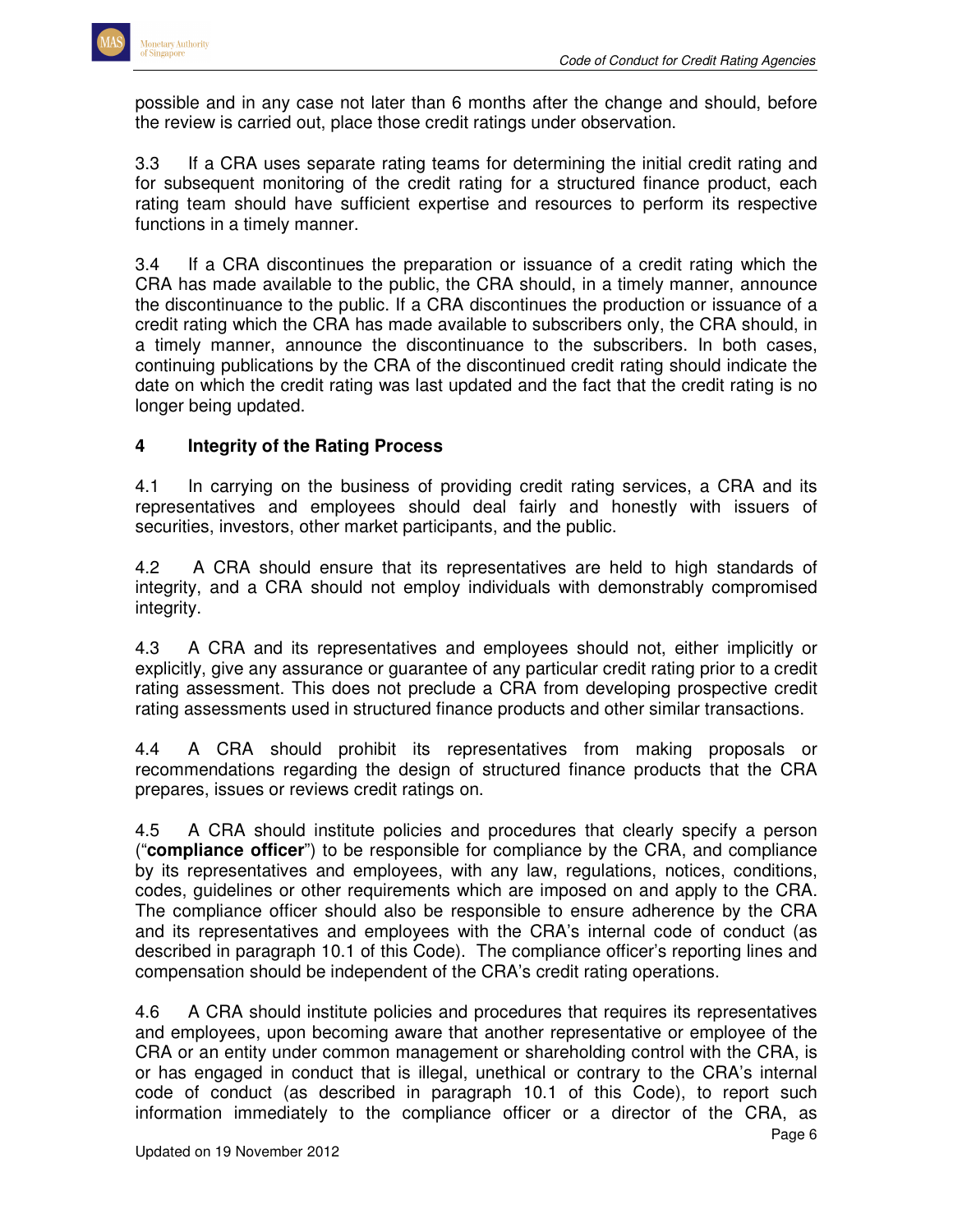appropriate, so that appropriate action may be taken. A CRA's representatives and employees are not necessarily expected to be experts in the law. Nonetheless, its representatives and employees are expected to report the activities that a reasonable person would question. The compliance officer, or any director, of a CRA who receives such a report from a representative or employee should take appropriate action, including such action as is required by any law, regulations, notices, conditions, guidelines, codes or other requirements which are imposed on and apply to the CRA. A CRA should not retaliate and should prohibit retaliation by its other representatives and employees against any representative or employee who, in good faith, makes such a report.

#### **SECTION B INDEPENDENCE AND AVOIDANCE OF CONFLICTS OF INTEREST**

#### **5 General**

5.1 A CRA should not forbear or refrain from preparing or revising a credit rating based on the potential effect thereof (economic, political, or otherwise) on the CRA, an issuer of securities, an investor, or other market participant.

5.2 A CRA and its representatives should use care and professional judgment to maintain both the substance and appearance of independence and objectivity in relation to any credit rating prepared, issued or revised by the CRA.

5.3 When assigning a credit rating, a CRA should take into consideration only factors relevant to the credit assessment.

5.4 A CRA should ensure that its credit ratings are not affected by the existence of or potential for a business relationship between the CRA (or its affiliates) and any rated entity (or its affiliates) or any other party, or the non-existence of such a relationship.

5.5 A CRA should not provide consultancy or advisory services to a rated entity or a related party of the rated entity regarding the corporate or legal structure, assets, liabilities or activities of that rated entity or its related party.

5.6 A CRA should not carry on any business, including consulting or advisory businesses, which can reasonably be considered to have the potential to give rise to any conflict of interest in relation to the carrying on of its business of providing credit rating services.

5.7 A CRA should ensure that its ancillary business operations which do not necessarily present conflicts of interest with the CRA's credit rating business have in place procedures and mechanisms designed to minimise the likelihood that conflicts of interest will arise. A CRA should also define what it considers to be an ancillary business and why it cannot reasonably be considered to have the potential to give rise to any conflict of interest with the CRA's credit rating business.

5.8 A CRA should not enter into any contingent fee arrangement for providing credit rating services. For the purpose of this paragraph, a contingent fee is a fee the amount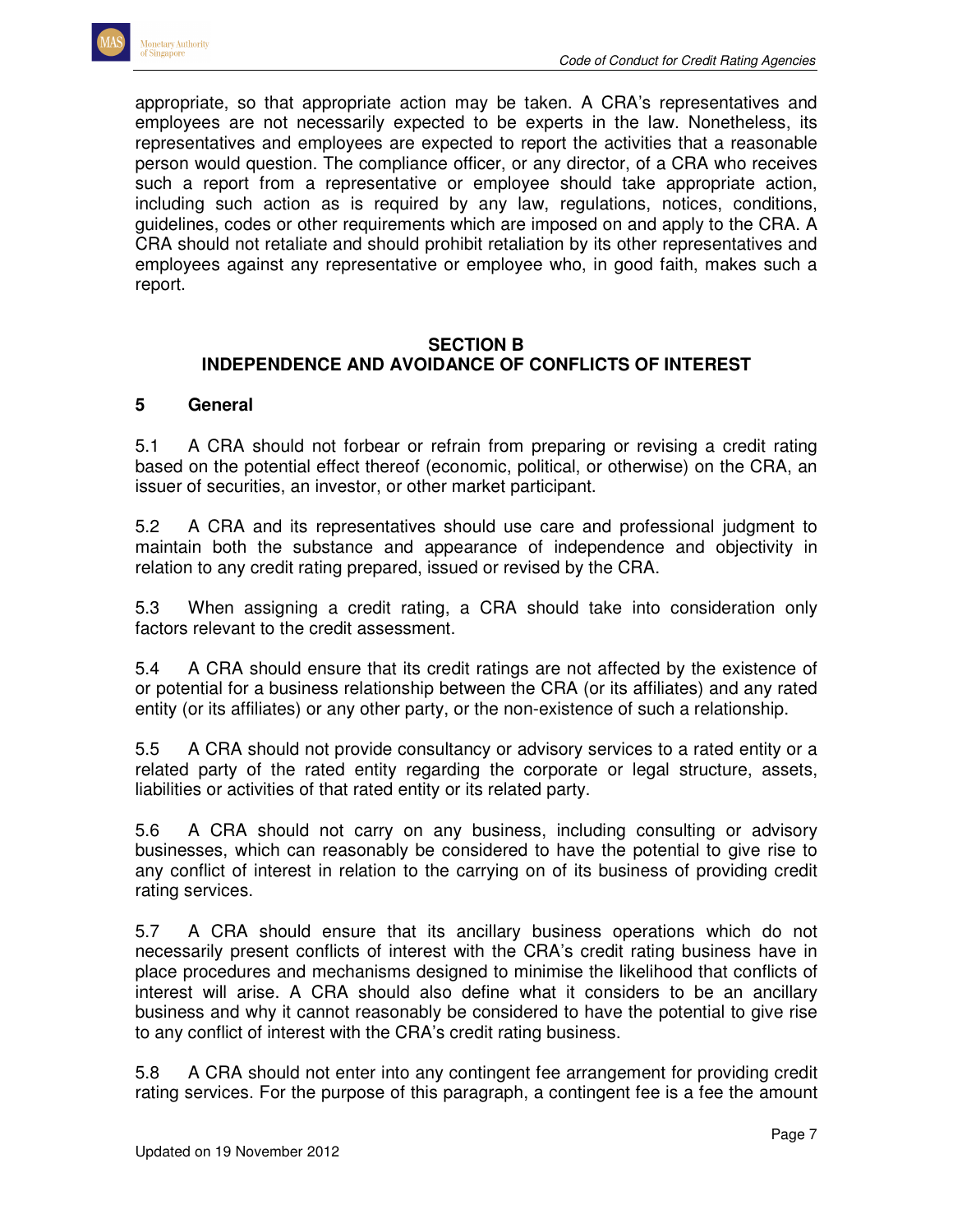

of which is determined by reference to the outcome of a transaction or the result of services provided by the CRA.

#### **6 Procedures and Policies**

6.1 A CRA should adopt and implement written procedures and mechanisms to (a) identify, and (b) eliminate, or manage and disclose, as appropriate, any actual or potential conflicts of interest that may influence the credit ratings a CRA makes or the judgment and analyses of its representatives on the CRA's credit ratings decisions. A CRA's internal code of conduct (as described in paragraph 10.1 of this Code) should also state that the CRA will publicly disclose such conflict avoidance and management measures.

6.2 A CRA should publicly disclose any actual or potential conflicts of interest that may arise in relation to the carrying on of its business of providing credit rating services. Such disclosures should be complete, clear, concise, specific and prominent and should be made in a timely manner. A CRA should also publicly disclose a list of all its ancillary businesses and update the list in a timely manner whenever there is any change thereto.

6.3 A CRA should publicly disclose the general nature of its compensation arrangements with rated entities.

6.4 Where a CRA, or any of its affiliates that is a credit rating agency, receives from a rated entity compensation unrelated to the CRA's or the affiliate's credit ratings services, the CRA should publicly disclose the proportion such compensation constitutes against the fees the CRA or the affiliate receives from the rated entity for providing credit ratings services.

6.5 A CRA should publicly disclose if it receives 5 percent or more of its annual revenue from a single issuer, originator, arranger, client or subscriber, of securities (including any affiliates of that issuer, originator, arranger, client or subscriber).

6.6 CRAs should encourage issuers and originators of structured finance products to publicly disclose all relevant information regarding these structured finance products so that investors and other CRAs can conduct their own analyses independently of the CRA contracted by the issuers and/or originators to provide a rating. CRAs should disclose in their credit rating announcements whether the issuer of a structured finance product has informed the CRA concerned that it is publicly disclosing all relevant information about the product being rated or if the information remains not available to the public.

6.7 A CRA should ensure that it and its representatives and employees do not engage in any dealings in securities or derivatives that can reasonably be considered to have the potential to give rise to any conflict of interest in relation to its business of providing credit rating services.

6.8 In instances where rated entities (e.g., the government of a sovereign country) have, or are simultaneously pursuing, oversight functions related to the CRA, the CRA should use different representatives to prepare and revise its credit ratings in relation to those rated entities from those individuals involved in its oversight issues.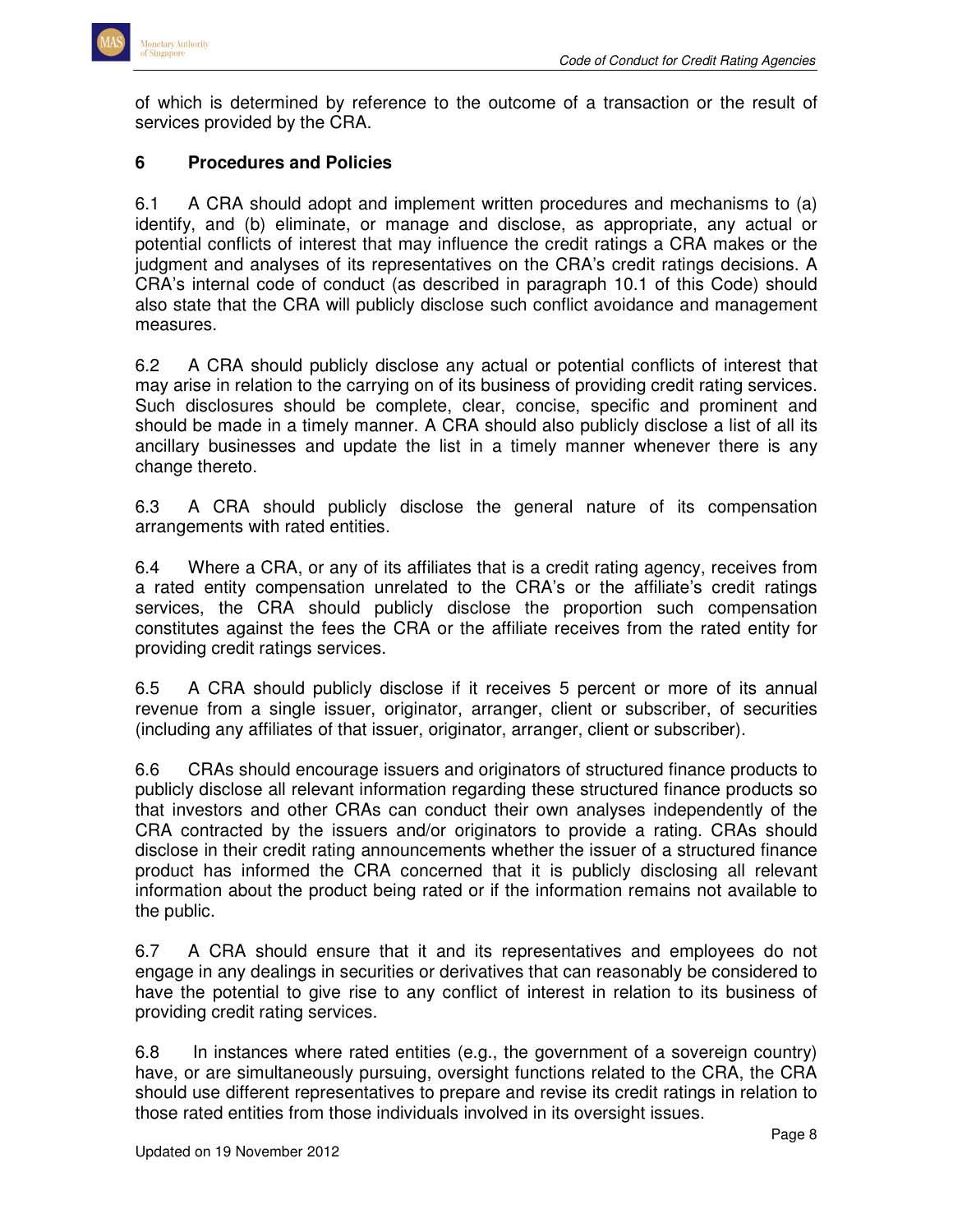#### **7 Representatives and Employee Independence**

7.1 Reporting lines for representatives and employees of a CRA and the compensation arrangements of the representatives and employees should be structured to eliminate or effectively manage actual and potential conflicts of interest.

7.2 A CRA's internal code of conduct (as described in paragraph 10.1 of this Code) should state that a representative will not be compensated or evaluated on the basis of the amount of revenue that the CRA derives from rated entities of the credit ratings that the representative rates or with which the representative interacts regularly.

7.3 A CRA should conduct formal and periodic reviews of compensation policies and practices for its representatives and employees who participate in or who might otherwise have an effect on the credit rating process to ensure that these policies and practices do not compromise the objectivity of the CRA's credit rating process.

7.4 A CRA should ensure that representatives who are directly involved in credit rating activities do not initiate, or participate in, discussions regarding fees or payments with any rated entity, related third party or any person directly or indirectly linked to the rated entity by control.

7.5 No representative or employee of a CRA should participate in the credit rating activities or otherwise influence the determination of a credit rating of any particular rating target if the representative or employee –

- (a) owns securities or derivatives of the rated entity, other than holdings in diversified collective investment schemes;
- (b) owns securities or derivatives of any entity related to a rated entity, the ownership of which may cause or may be perceived as causing a conflict of interest, other than holdings in diversified collective investment schemes;
- (c) has had a recent employment or other significant business relationship with the rated entity that may cause or may be perceived as causing a conflict of interest;
- (d) has an immediate family member who currently works for the rated entity; or
- (e) has, or had, any other relationship with the rated entity or any related party thereof that may cause or may be perceived as causing a conflict of interest.

7.6 A representative of a CRA who is directly involved in credit rating activities (or his or her spouse or minor children or any account that is controlled by the representative in which the representative has a beneficial interest) should not buy or sell or engage in any transaction in securities or derivatives based on the securities issued, guaranteed, or otherwise supported by any entity within such representative's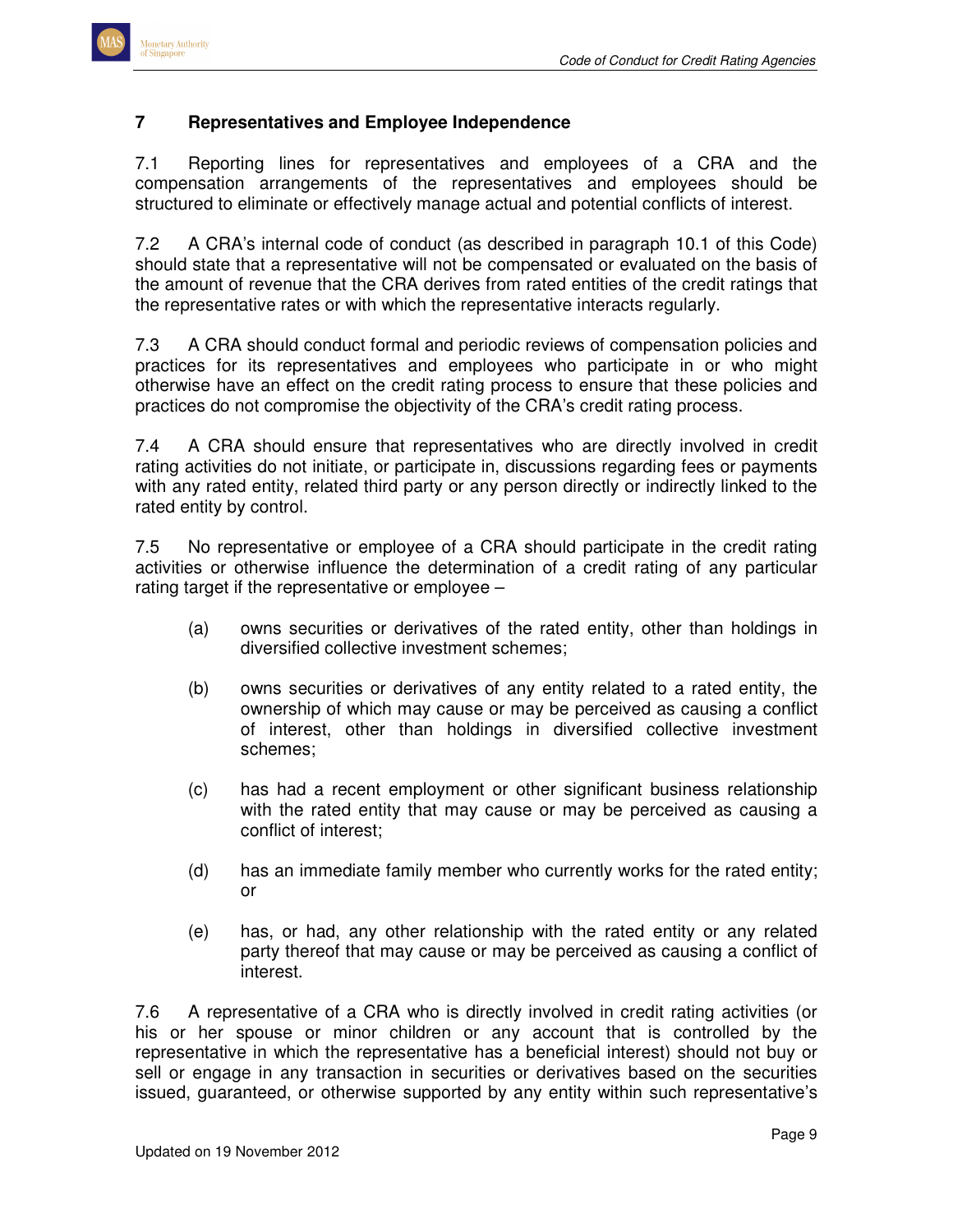

area of primary analytical responsibility, other than holdings in diversified collective investment schemes.

# 7.7 [Deleted wef 19/11/2012]

7.8 A CRA should prohibit its representatives and employees from soliciting money, gifts or favours from anyone with whom the CRA conducts business and should prohibit its representatives and employees from accepting gifts offered in the form of cash or any gifts exceeding a minimal monetary value.

7.9 Any representative of a CRA who becomes involved in any personal relationship that creates the potential for any real or apparent conflict of interest (including, for example, any personal relationship with an employee or agent of a rated entity within the representative's area of analytic responsibility), should be required to disclose such relationship to the compliance officer or an appropriate director of the CRA, as determined by the CRA's compliance policies.

7.10 A CRA should establish policies and procedures for reviewing the past work of representatives that leave the employ of or engagement with the CRA and join a rated entity that the representative has been involved in preparing, issuing or revising a credit rating, or a financial firm with which the representative has had significant dealings as part of his duties at the CRA.

# **SECTION C RESPONSIBILITIES TO THE INVESTING PUBLIC AND ISSUERS**

# **8 Transparency and Timeliness of Ratings Disclosure**

8.1 A CRA should distribute its credit ratings, reports and updates in a timely manner.

8.2 A CRA should publicly disclose its policies for distributing credit ratings, reports and updates.

8.3 A CRA should include with each of its credit ratings (a) a clear indication of when the credit rating was first distributed and when it was last updated, and (b) a clear and prominent statement identifying the name and job title of the representative who is primarily responsible for the credit rating, and the name and the position of the person primarily responsible for approving that credit rating.

8.4 A CRA should indicate in each credit rating announcement the principal rating methodology or methodology version that was used in determining the credit rating and where a description of that rating methodology can be found. Where the credit rating is based on more than one methodology, or where a review of only the principal rating methodology might cause investors to overlook other important aspects of the credit rating, the CRA should explain this fact in the credit rating announcement, and indicate where a discussion of how the different methodologies and other important aspects factored into the credit rating can be found.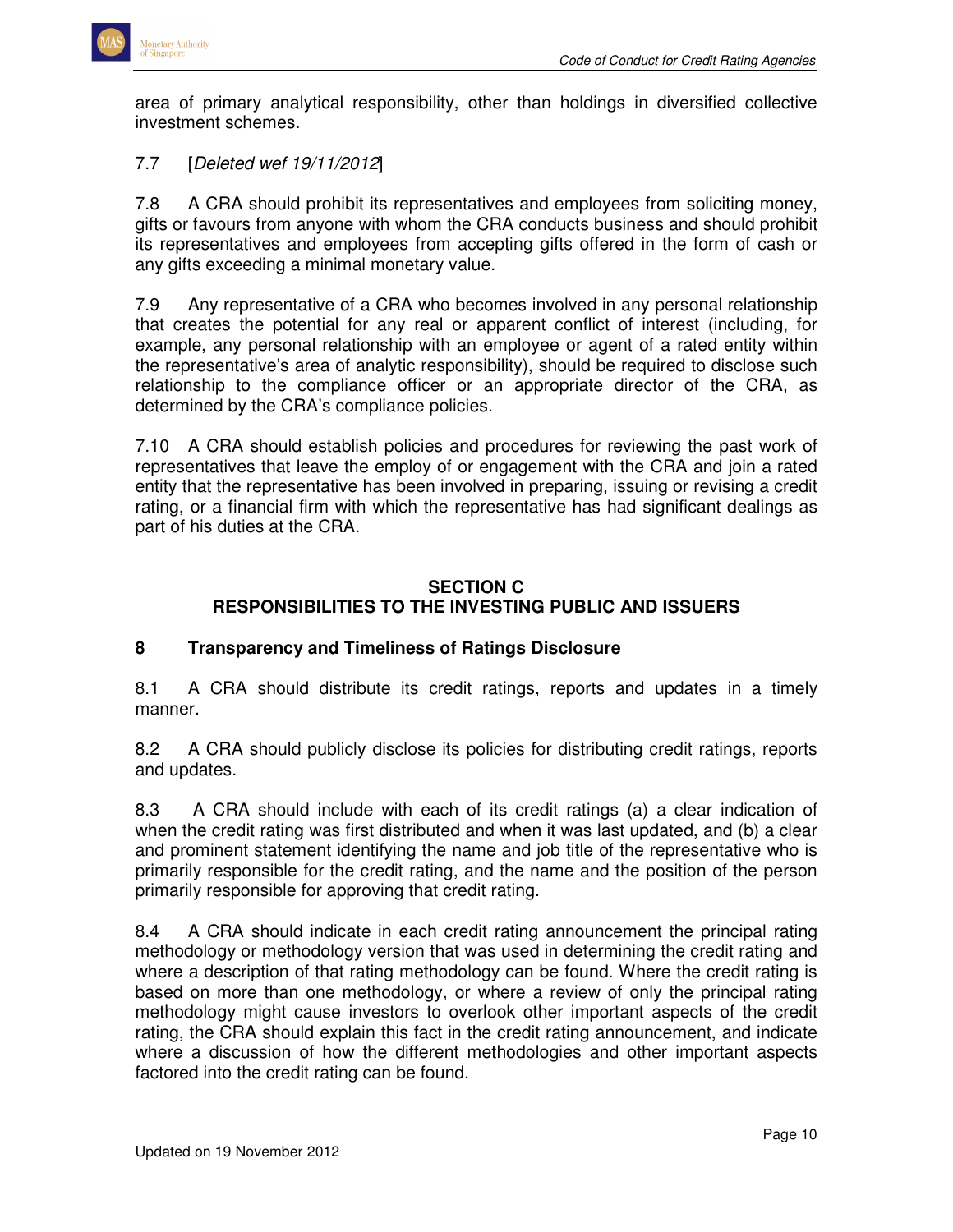8.5 Except for private credit ratings prepared pursuant to an individual order which is intended to be provided exclusively to the person who placed the order and not intended for public disclosure or distribution by subscription, a CRA should disclose any credit rating, as well as any decision to discontinue a credit rating, on a non-selective basis and in a timely manner. For the avoidance of doubt, in the case of credit ratings that are only provided to subscribers, disclosure on a non-selective basis means disclosure to all the subscribers only.

8.6 A CRA should ensure that all material sources, including the rated entity and, where appropriate, a related party of the rated entity, which were used to produce, assign, issue or revise the credit rating, are identified. An indication should also be provided as to whether the credit rating has been disclosed to the rated entity or to its related party and, following such disclosure, whether the credit rating has been amended before being issued.

8.7 A CRA should publicly disclose the extent to which it has examined the quality of information used in the credit rating process and whether it is satisfied with the quality of information it bases its credit rating on.

8.8 Where a CRA rates a structured finance product, it should provide to the public (in the case of a credit rating which is made available to the public) or to subscribers (in the case of a credit rating which is made available only to subscribers) with sufficient information about its loss and cash-flow analysis so that an investor in the product can understand the basis for the CRA's credit rating, and an indication of any expected change in the credit rating. A CRA should also publicly disclose the degree to which it analyses how sensitive a credit rating of a structured finance product is to changes in the CRA's underlying rating assumptions.

8.9 A CRA should publicly disclose, on a timely and ongoing basis, information concerning all structured finance products submitted to it for its initial review or for a preliminary credit rating. Such disclosure should be made irrespective of whether the issuer of such a structured finance product engages the CRA to provide a final credit rating. A CRA should state the level of assessment it has performed concerning the due diligence processes conducted in relation to the underlying finance products, or other assessment of the structured finance product. The CRA should publicly disclose whether it has undertaken any assessment of such due diligence processes or whether it has relied on a third-party assessment, indicating how the outcome of such assessment influences the credit rating.

8.10 A CRA should differentiate credit ratings of structured finance products from credit ratings of traditional corporate bond, preferably through a different rating symbology. A CRA should also publicly disclose how this differentiation functions. A CRA should clearly define a given rating symbol and apply it in a consistent manner for all types of securities to which that symbol is assigned.

8.11 A CRA should provide information and explanations to assist investors in developing a greater understanding of what a credit rating is, and the limits to which credit ratings can be put to use vis-à-vis the particular types of securities that the CRA rates. A CRA should clearly indicate the attributes and limitations of each credit rating and the limits to which the CRA verifies information provided to it by the rated entity.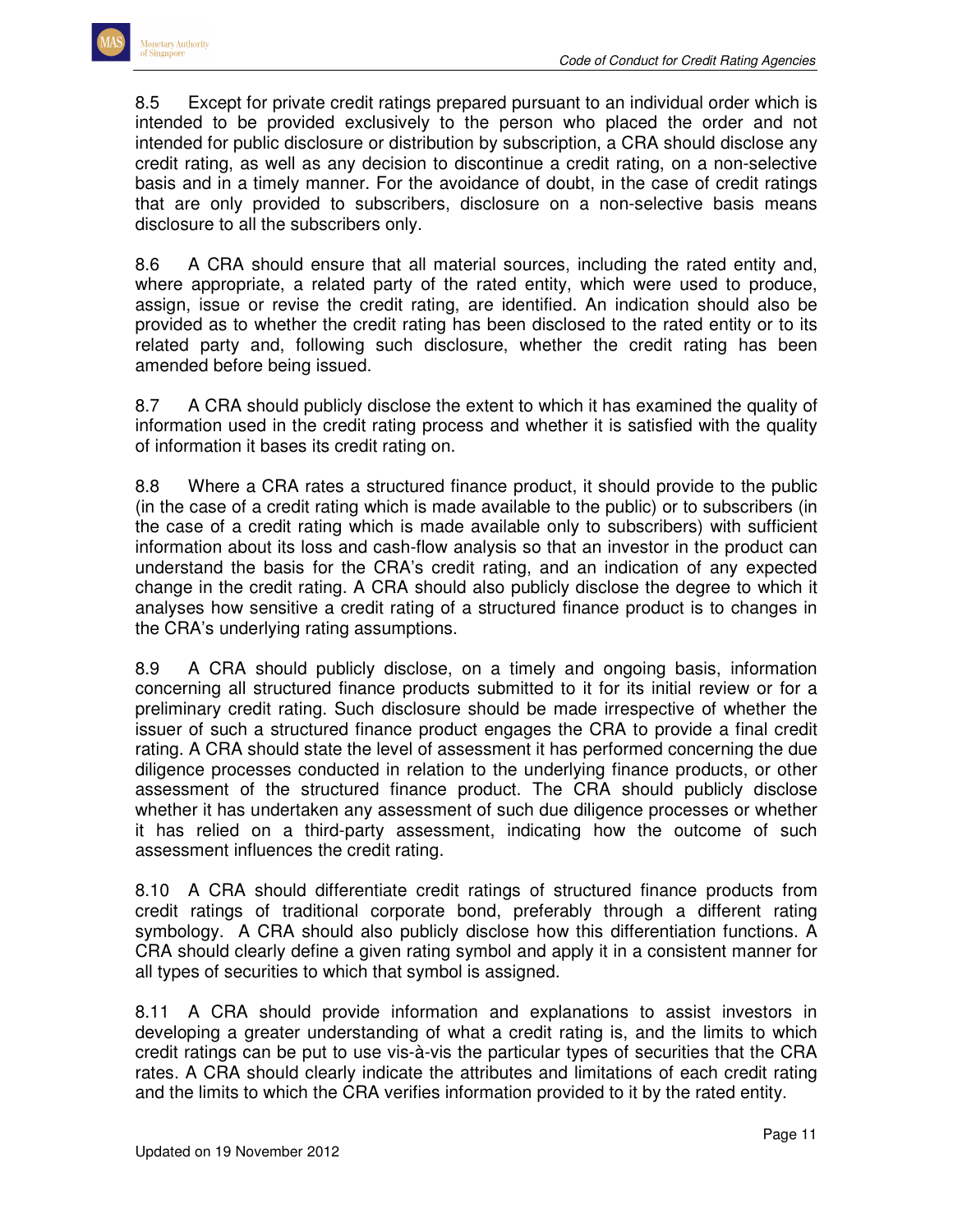8.12 When issuing or revising a credit rating, the CRA should explain in its press releases and reports the key elements underlying the credit rating.

8.13 Where feasible and appropriate, prior to issuing or revising a credit rating, the CRA should inform the issuer of securities of the critical information and principal considerations upon which a credit rating will be based and afford the issuer an opportunity to clarify any likely factual misperceptions or other matters that the CRA would wish to be made aware of in order to produce an accurate credit rating. A CRA should duly evaluate the response. Where in particular circumstances the CRA has not informed the issuer prior to issuing or revising a rating, the CRA should inform the issuer as soon as practical thereafter and, generally, should explain the reason for the delay.

8.14 In order to promote transparency and to enable market participants to best judge the performance of its credit ratings, a CRA, where possible, should publish sufficient information about the historical default rates of the CRA's rating categories and whether the default rates of these rating categories have changed over time, so that interested parties can understand the historical performance of each category and if and how rating categories have changed, and be able to draw quality comparisons among ratings given by different CRAs. If the nature of the credit rating or other circumstances makes a historical default rate inappropriate, statistically invalid, or otherwise likely to mislead the users of the credit rating, the CRA should explain this. This information should include verifiable, quantifiable historical information about the performance of its credit ratings that are organised, structured and, where possible, standardised in such a way to assist investors in drawing performance comparisons between different CRAs.

8.15 For each credit rating, a CRA should publicly disclose with the credit rating whether the rated entity or any related party of the rated entity participated in the process of the credit rating and (in the case of an unsolicited rating) whether the CRA had access to the accounts and other relevant internal documents of the rated entity or its related party. Each unsolicited credit rating should be identified as such. A CRA should also publicly disclose its policies and procedures regarding unsolicited credit ratings.

8.16 A CRA should ensure that sufficiently clear and easily comprehensible information is published about its methodologies, models, key rating assumptions and significant practices, procedures and processes (including financial statement adjustments that deviate materially from those contained in the issuer's published financial statements and a description of the rating committee process, if applicable) used in carrying out its credit rating activities, so that outside parties can understand how a rating was arrived at by the CRA. This information should include (but not be limited to) the meaning of each rating category and the definition of default or recovery, and the time horizon the CRA used when making a rating decision.

8.17 A CRA should publicly disclose any material modification to its methodologies, models, key rating assumptions and significant practices, procedures and processes. Where feasible and appropriate, disclosures of such material modifications should be made prior to their going into effect. A CRA should carefully consider the various uses of credit ratings before modifying its methodologies, models, key rating assumptions, practices, procedures and processes.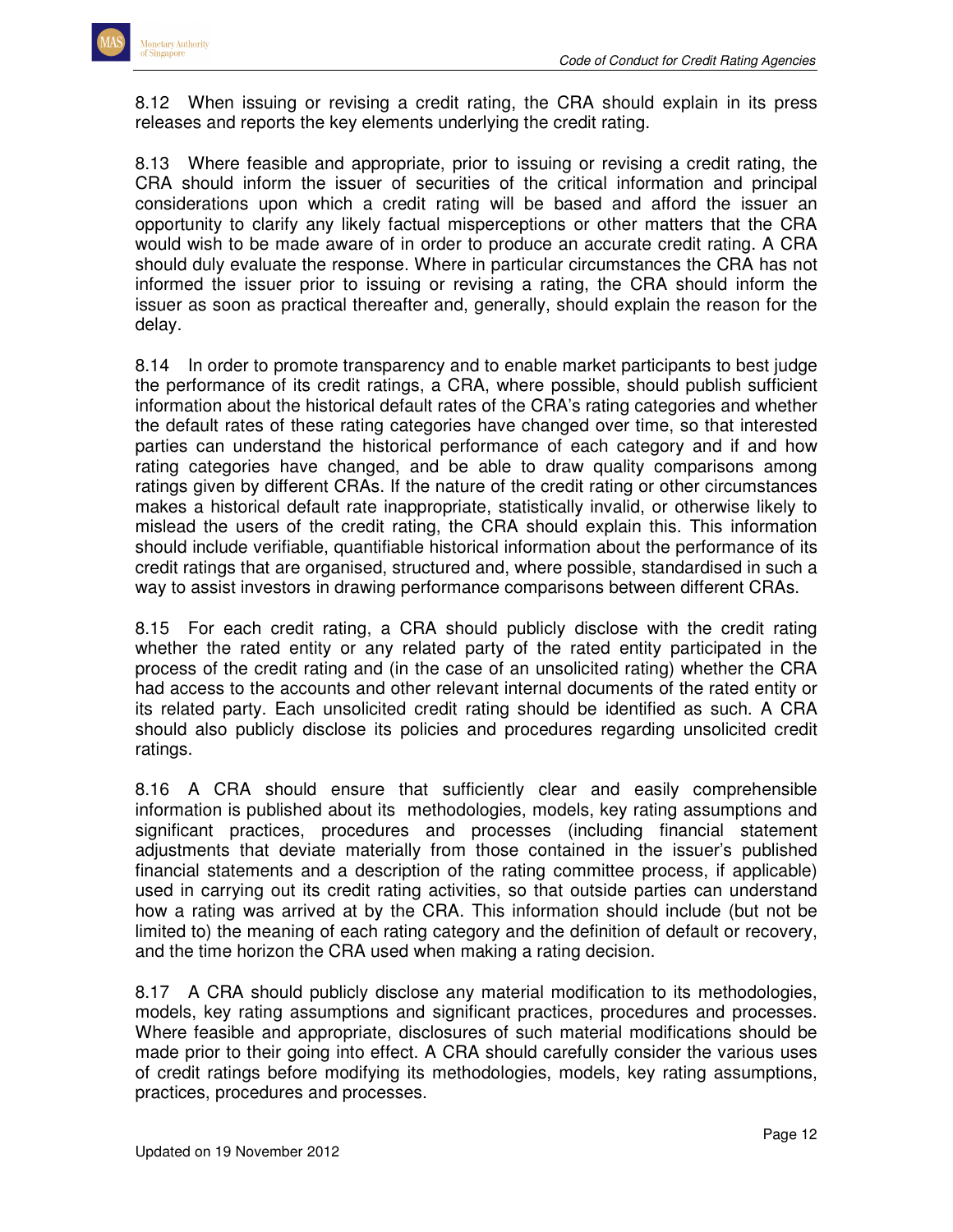8.18 When methodologies, models or key rating assumptions used in preparing any of its credit ratings are changed, a CRA should immediately disclose the likely scope of credit ratings to be affected by using the same means of communication as was used for the distribution of the affected credit ratings.

# **9 The Treatment of Confidential Information**

9.1 A CRA should adopt procedures and mechanisms to protect the confidential nature of information which is shared with it by rated entities under the terms of a confidentiality agreement or otherwise under a mutual understanding that the information is shared confidentially. Unless otherwise permitted by the confidentiality agreement and consistent with applicable law and regulations, the CRA and its representatives and employees should not disclose confidential information in press releases, through research conferences, to future employers, or in conversations with investors, other issuers, other persons, or otherwise.

9.2 A CRA should use confidential information only for purposes related to its credit rating activities or otherwise in accordance with any confidentiality agreements with the rated entity.

9.3 A CRA should take all reasonable measures to protect all property and records belonging to or in possession of the CRA from fraud, theft or misuse.

9.4 A CRA should prohibit its representatives and employees from engaging in transactions in securities when they possess confidential information concerning the issuer of such securities. A representative or employee of a CRA (or his or her spouse, minor children or any account that is controlled by the representative or employee in which the representative or employee has a beneficial interest) should not engage in transactions in securities when the representative or employee possesses confidential information concerning the issuer of such securities.

9.5 In preservation of confidential information, representatives and employees of a CRA should familiarise themselves with the internal securities trading policies maintained by the CRA, and periodically certify their compliance as required by such policies.

9.6 A CRA should ensure that its representatives and employees do not selectively disclose any information that are not publicly available about credit ratings or possible future issues or revisions of any credit rating by the CRA, except to the issuer of the securities or its designated agents.

9.7 A CRA should ensure that it and its representatives and employees do not share confidential information entrusted to the CRA with its affiliates that are not credit rating agencies or with the employees of such affiliates. A CRA and its representatives and employees should not share such confidential information within the CRA or with its affiliates that are credit rating agencies or the employees of such affiliates except on an "as needed" basis and as permitted under any relevant confidentiality agreement.

9.8 A CRA should ensure that its employees do not use or share confidential information for the purpose of dealing in securities or for any purpose other than for carrying on business in providing credit rating services.